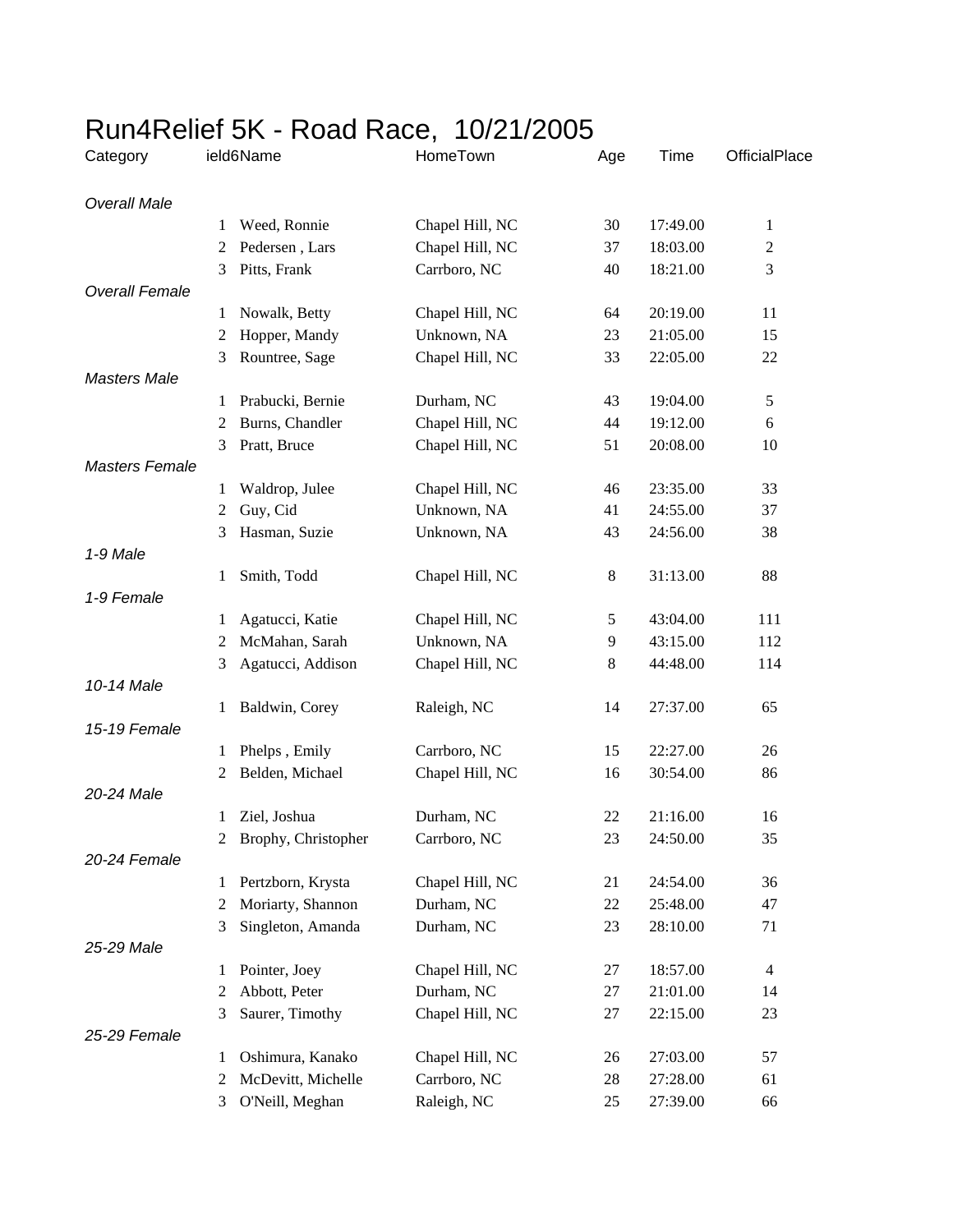| 30-34 Male   |                |                         |                  |    |          |         |
|--------------|----------------|-------------------------|------------------|----|----------|---------|
|              | 1              | Kolmogorov, Aleksey     | Unknown, NA      | 33 | 19:12.00 | 7       |
|              | 2              | Hendricks, Lewis        | Chapel Hill, NC  | 32 | 19:19.00 | $\,8\,$ |
|              | 3              | Elkan, Peter            | Unknown, NA      | 33 | 21:17.00 | 17      |
| 30-34 Female |                |                         |                  |    |          |         |
|              | 1              | Clark, Aimee            | Unknown, NA      | 30 | 25:42.00 | 45      |
|              | 2              | Bryan, May              | Chapel Hill, NC  | 34 | 25:50.00 | 48      |
|              | 3              | Beres, Kathleen         | Hillsborough, NC | 32 | 27:28.00 | 62      |
| 35-39 Male   |                |                         |                  |    |          |         |
|              | 1              | Raznes, Patrick         | CARY, NC         | 35 | 19:41.00 | 9       |
|              | $\overline{c}$ | Whitakes, Scott         | Unknown, NA      | 36 | 22:41.00 | 28      |
|              | 3              | Haley, Cliff            | Unknown, NA      | 38 | 26:52.00 | 55      |
| 35-39 Female |                |                         |                  |    |          |         |
|              | 1              | Barnes-Ginifer, Sherrod | Raleigh, NC      | 39 | 23:05.00 | 29      |
|              | 2              | Davis, Sonia            | Chapel Hill, NC  | 39 | 25:30.00 | 43      |
|              | 3              | Schulke, Jeri Lynn      | Chapel Hill, NC  | 38 | 27:33.00 | 64      |
| 40-44 Male   |                |                         |                  |    |          |         |
|              | 1              | Prescott, John          | Chapel Hill, NC  | 41 | 20:19.00 | 12      |
|              | $\overline{2}$ | Broz, Dean              | Chapel Hill, NC  | 40 | 20:48.00 | 13      |
|              | 3              | Kayye, Gary             | Chapel Hill, NC  | 40 | 25:36.00 | 44      |
| 40-44 Female |                |                         |                  |    |          |         |
|              | 1              | Saffelle, Jeanine       | Chapel Hill, NC  | 41 | 24:58.00 | 40      |
|              | $\overline{2}$ | Maxwell, Katie          | Chapel Hill, NC  | 41 | 24:58.00 | 41      |
|              | 3              | Harndon, Alana          | Unknown, NA      | 42 | 25:45.00 | 46      |
| 45-49 Male   |                |                         |                  |    |          |         |
|              | 1              | Atchison, Gregory       | Chapel Hill, NC  | 49 | 22:19.00 | 25      |
|              | 2              | Phelps, Jerry           | Chapel Hill, NC  | 46 | 23:26.00 | 32      |
|              | 3              | Wiley, Peter            | Unknown, NA      | 48 | 24:57.00 | 39      |
| 45-49 Female |                |                         |                  |    |          |         |
|              | 1              | Davies, Candace         | Raleigh, NC      | 25 | 27:07.00 | 59      |
|              | 2              | Phelps, Patricia        | Carrboro, NC     | 47 | 31:22.00 | 107     |
|              | 3              | Guiles, Beth            | Chapel Hill, NC  | 45 | 38:03.00 | 113     |
| 50-54 Male   |                |                         |                  |    |          | 20      |
|              | 1              | Thompson, Steve         | Chapel Hill, NC  | 50 | 22:00.00 | 27      |
|              | $\overline{2}$ | Phillips, J.C.          | Chapel Hill, NC  | 52 | 22:31.00 |         |
| 55-59 Male   |                |                         |                  |    |          | 19      |
|              | 1              | Smith, Jay              | Chapel Hill, NC  | 56 | 21:36.00 | 75      |
|              | 2              | Fisher, Tom             | Carrboro, NC     | 59 | 28:55.00 | 119     |
|              | 3              | Giannini, Daniel        | Durham, NC       | 58 | 49:19.00 |         |
| 55-59 Female |                |                         |                  |    |          | 118     |
|              | $\mathbf{1}$   | Rigsbee, Linda          | Unknown, NA      | 56 | 49:17.00 |         |
| 60-69 Female |                |                         |                  |    |          | 87      |
|              | 1              | Pedersen, Barbara       | Chapel Hill, NC  | 68 | 31:04.00 | 108     |
|              | 2              | Wilson, Lynn            | Chapel Hill, NC  | 62 | 38:04.00 |         |
| 60-69 Male   |                |                         |                  |    |          | 97      |